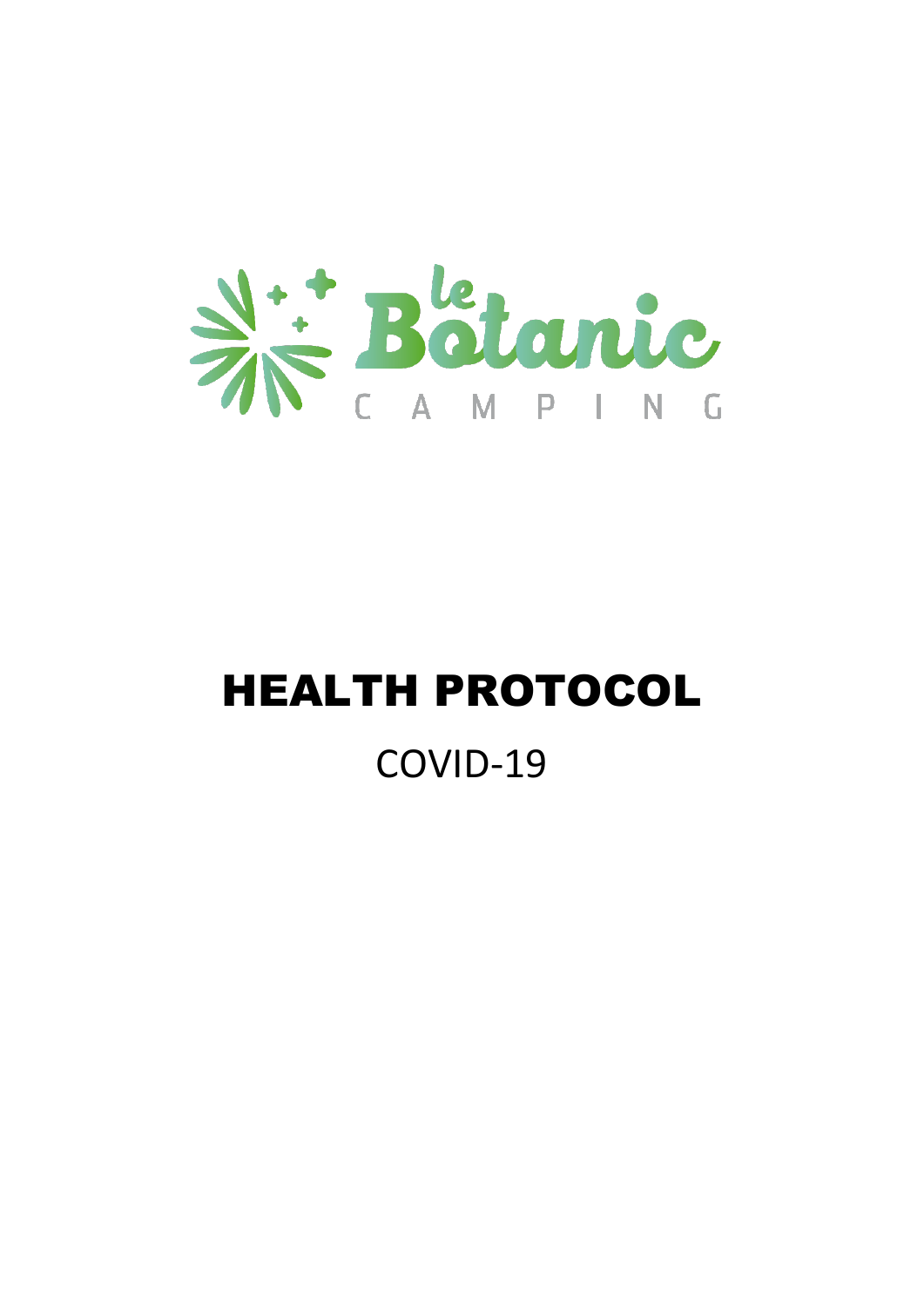#### REFERENT IDENTIFICATION :

The designated referent for Camping le Botanic is Mrs Emilie CASSARD. She is duly trained in hygiene, establishes the present protocol, and will ensure its application and updating. She is responsible for the training of the staff in barrier gestures and the specific protocols of the campsite.

Mrs Emilie CASSARD can be reached via the reception.

# BARRIER GESTURES:

#### GLOBAL BARRIERS

- Installation of the hydro-alcoholic solution or provision of soap :
- \* At the level of the digicodes entry, exit and parking lot
- \* At the reception desk
- \* In the sanitary room
- Provision of wipes and disinfectant products to customers:
- \* At the sanitary
- \* At the pool

- Mask must be worn :

- \* When the regulatory social distancing of 1m can not be respected
- \* To enter the reception (do not put down flyers, bottles or cards)
- \* In the laundry room

-Installation of a signposted traffic direction :

\* At the snack bar. Entrance by the stairs, exit by the passage behind the toilet.

\* At the level of the reception. Arrival by the side door to access the reception or the window counter, exit by the footbridge in the massif.

\* At the level of the sanitary block. Entrance via the access facing square 52, exit via the footbridge facing square 57. A sign on the ground indicates the direction of traffic..

#### GESTURES SPECIFIC BARRIERS

They are detailed below, by sector.

#### SELECTION OF HYGIENE PRODUCTS

The campsite has been working for several years with the company SID, chosen for its seriousness, quality and wide range of products.

The hydroalcoholic gel respects the recommended composition.

The disinfectant cleaner has proven its effectiveness on Coronavirus (laboratory tested).

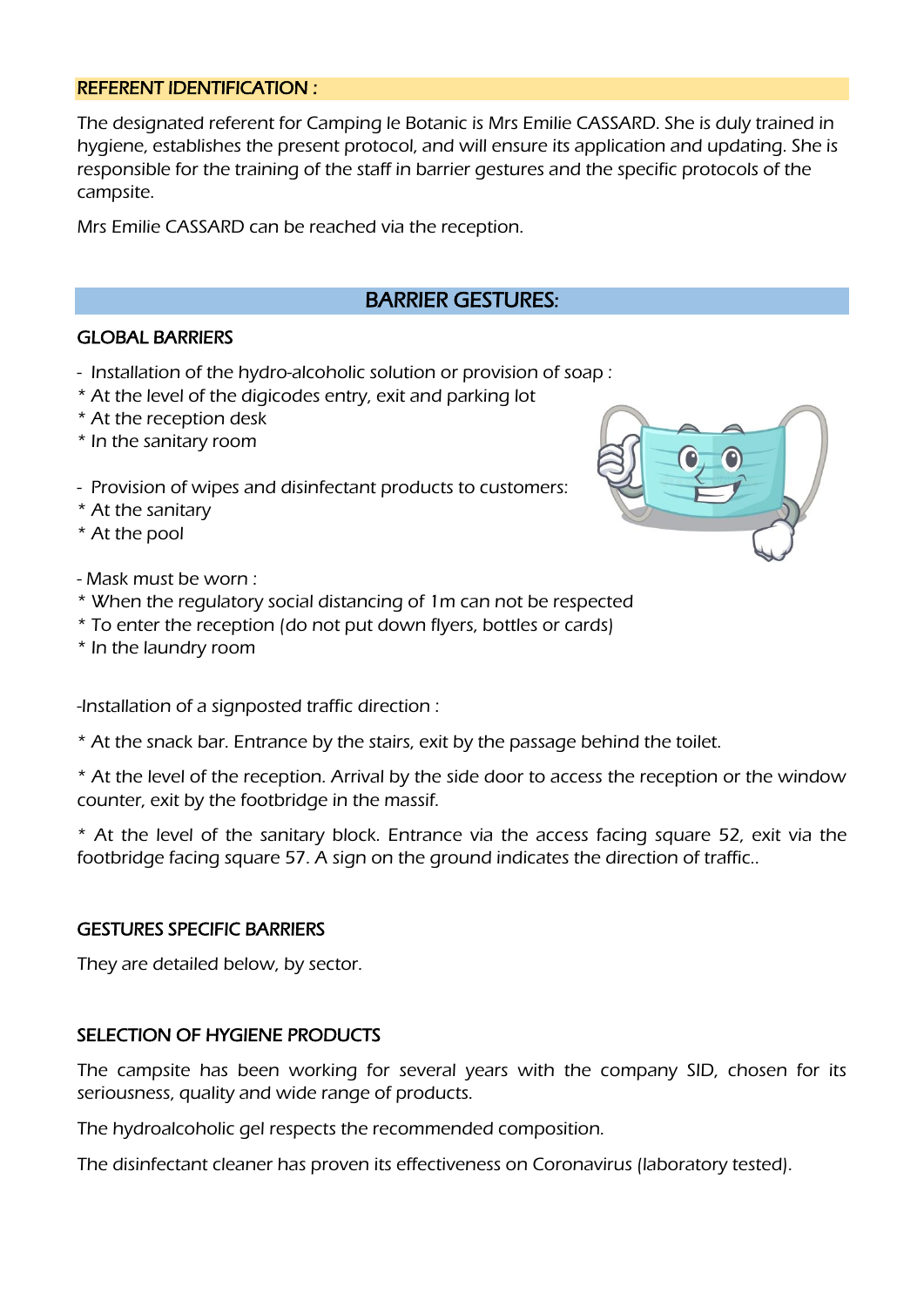A disinfectant cleaner has been specially chosen for the disinfection of air conditioners in accommodation.

Almost all the other cleaning products were chosen from eco-responsible ranges.

# VIRUS DETECTION:

The staff is asked to check its temperature at each start of service. A non-contact forehead thermometer will be available\* at the reception desk for this purpose. Any temperature higher than 38° must be reported to the manager or the hygiene referent for the implementation of the necessary measures.

Customers who suspect they have a fever and do not have a means of personal control may ask for their temperature to be checked by staff using the non-contact forehead thermometer\*.

\*on order at the time this protocol is issued.



# What to do in case of symptoms :

Inform the manager or the hygiene referent. Disinfection measures will be applied quickly to protect other customers.

Quickly consult a doctor to evaluate the risks and get a diagnosis. Isolate the person with symptoms and his relatives. Access to the common areas of the campsite (swimming pool, lagoon, reception, snack bar, sanitary facilities) is forbidden. A specific accompaniment can be proposed to you to help you to set up and respect the isolation. Contact Emilie.

In case of serious symptoms, contact 15.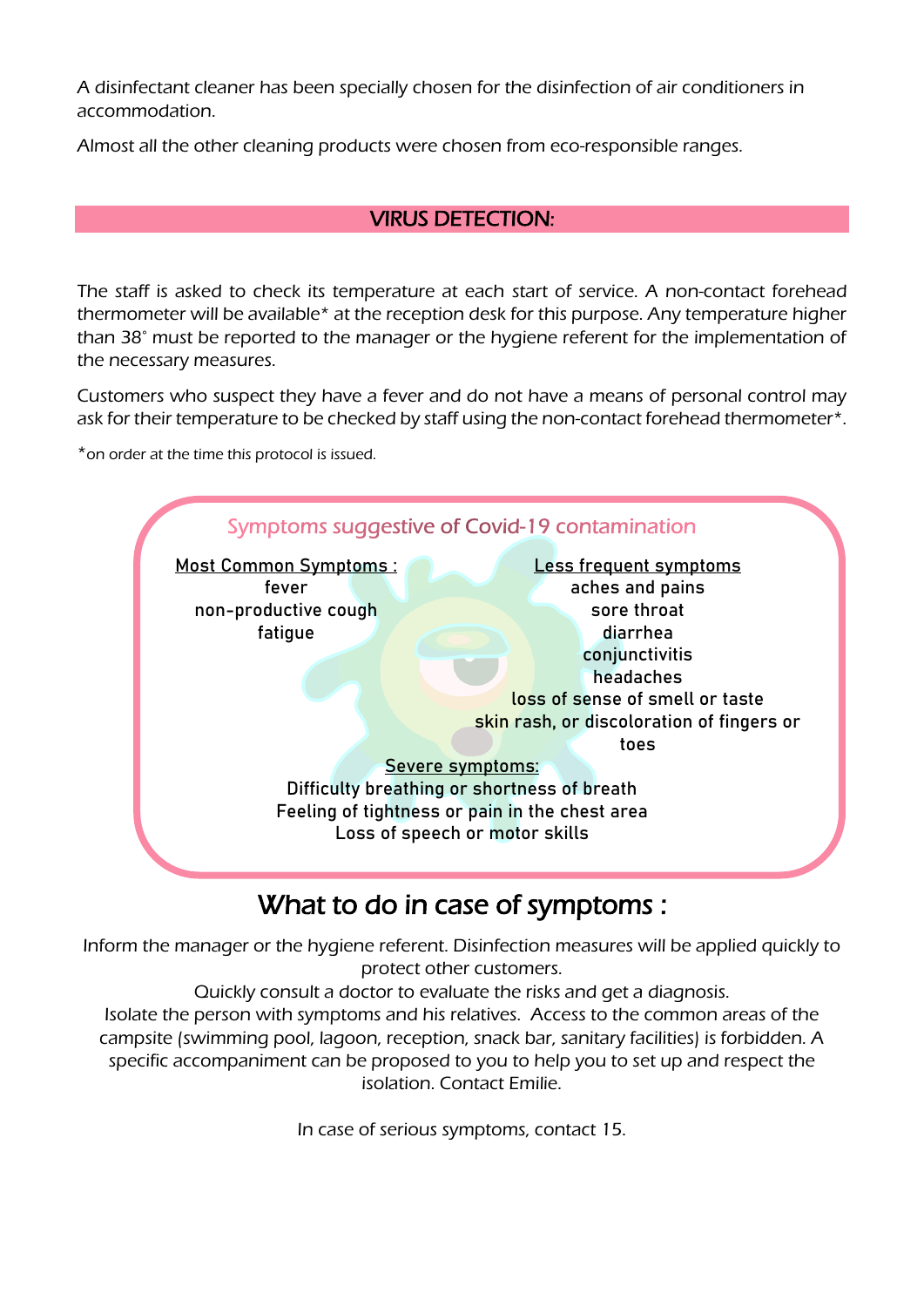

# STAFF EQUIPMENT :

Each employee is provided with 2 fabric masks and a set of single-use masks. Soap and hydroalcoholic gel are available to employees at the various workplaces. All employees will be trained in Covid instructions.

#### GOOD CUSTOMER PRACTICES :

Wearing a mask is recommended for people at risk, but not mandatory, except in the following cases:

- Entering the reception area to view advertisements and purchase local products. It is also forbidden, when consulting the flyers, to put them down: any document touched must be taken by the customer. The same applies to bottles and other items for sale.

- Use of the laundry room, which is a closed place. Wearing a mask is mandatory, even if the passage is short to deposit or remove the laundry.

- Any grouping of more than 10 people is forbidden. This constraint obliges us to cancel the musical evenings on Monday, as well as the nights at the swimming pool.

- Guests who come to the campsite undertake to respect and make their children respect the instructions detailed in this protocol. While each person is free to make their own choices, this freedom is limited to not endangering other users.

#### RECEPTION :

The reception of the customers is done by the window on the massive side of flowers. In order to avoid customers crossing each other on this corridor, customers are asked to wait their turn before entering, if someone is already there. Secondly, a passageway will be created in the flower bed to exit the area.

Access to the inside of the reception area is restricted: the wearing of a mask is compulsory. Customers consulting flyers will have to take them, it is forbidden to put down what has been touched.

In order to limit the passages at the reception, you can pay the totality of your stay a few days before your arrival. We will then provide you with all the codes and plan necessary for your installation.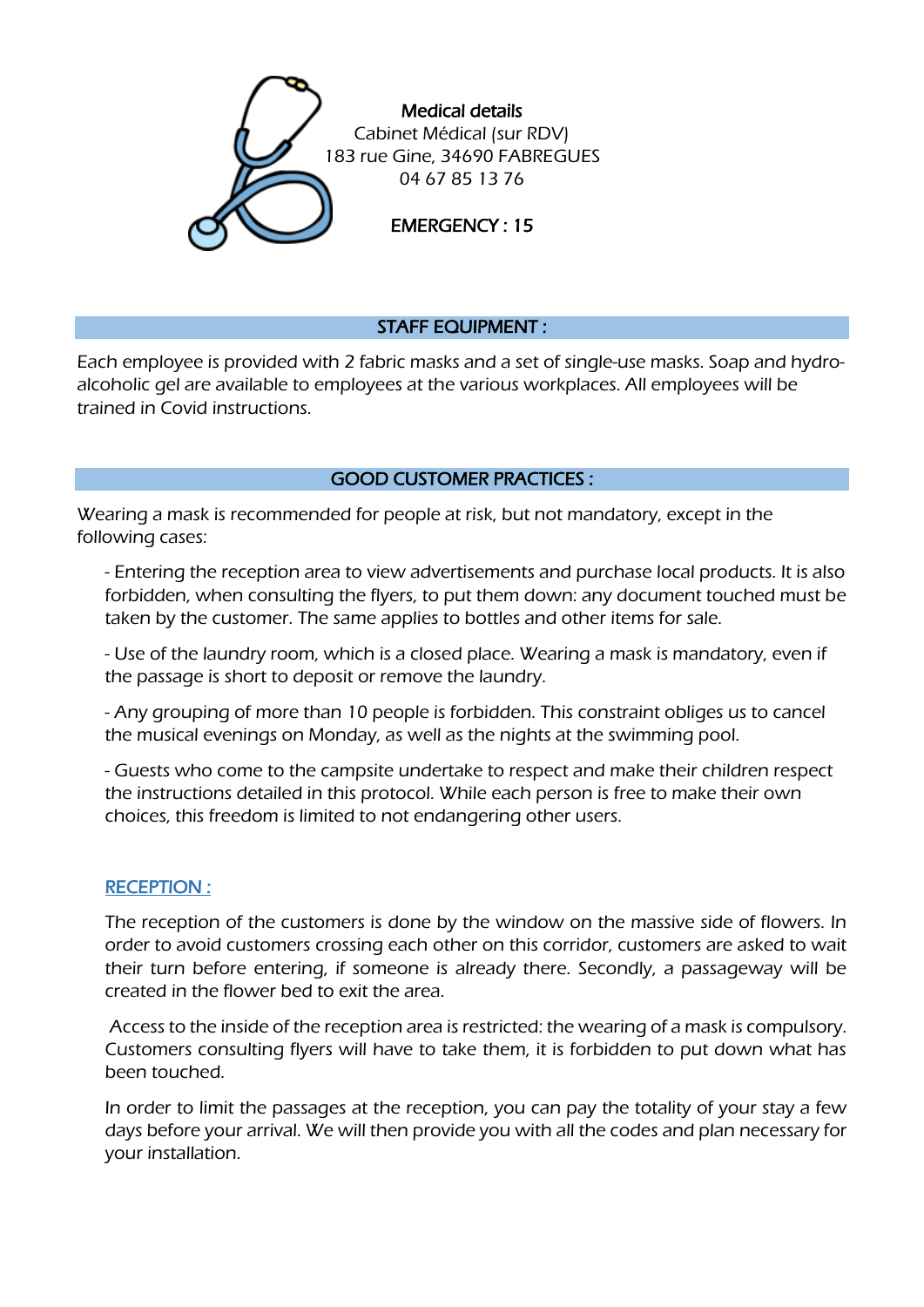Visitors are required to go to the reception desk to fill out an attendance register. They will be asked for their contact details, the aim being to be able to warn all the people who will have attended the establishment if an infectious outbreak of Coronavirus is identified.

### SWIMMINGPOOL :

As long as the number of visitors is low, the deckchairs and chairs remain at the disposal of the customers. A bucket of disinfectant and wipes are available at the entrance to the pool, at the footbath level. Those who wish to do so can disinfect the furniture before use.

Garden furniture should not be moved: deckchairs remain on the beach, chairs remain in the grass.

When the number of visitors becomes high, the furniture can be removed, so that customers can bathe and quickly free up the space, allowing everyone access.

The use of the pool area is limited to 1 person/4m<sup>2</sup>, and the distance of 1m between each person must be scrupulously respected. The maximum capacity of the pool area is therefore 55 people.

Wipes will be available in the toilet, to allow everyone to clean it at each use.

Access to the swimming pool is strictly forbidden to anyone with symptoms suggestive of Covid: fever, respiratory or digestive disorders.

It is advisable to avoid crossing in the access corridor with the footbath. Please give priority to people leaving the pool area.

Exceptionally this year, so that everyone can make the most of the swimming pool despite the sanitary constraints, in July and August the opening hours will be: 10am to 9pm every day.

# LAGOON :

As long as the number of visitors is low, the deckchairs and chairs remain at the disposal of the customers. A bucket of disinfectant and wipes are available at the entrance to the lagoon, at the footbath. Those who wish to do so can disinfect the furniture before use. The buckets are positioned outside the barrier so that young children cannot access them.

We remind you that access to the bathing areas is under the full responsibility of the parents. Unsupervised, these areas are only accessible to children if they are accompanied by an adult.

Use of the lagoon area is limited to 1 person/4m², and the distance of 1m between each person must be scrupulously respected.

Access to the lagoon is strictly forbidden to any person presenting symptoms suggestive of Covid: fever, respiratory or digestive disorders.

# FACILITIES :

A direction of traffic is established and must be respected. Thank you for relying on displays and signs.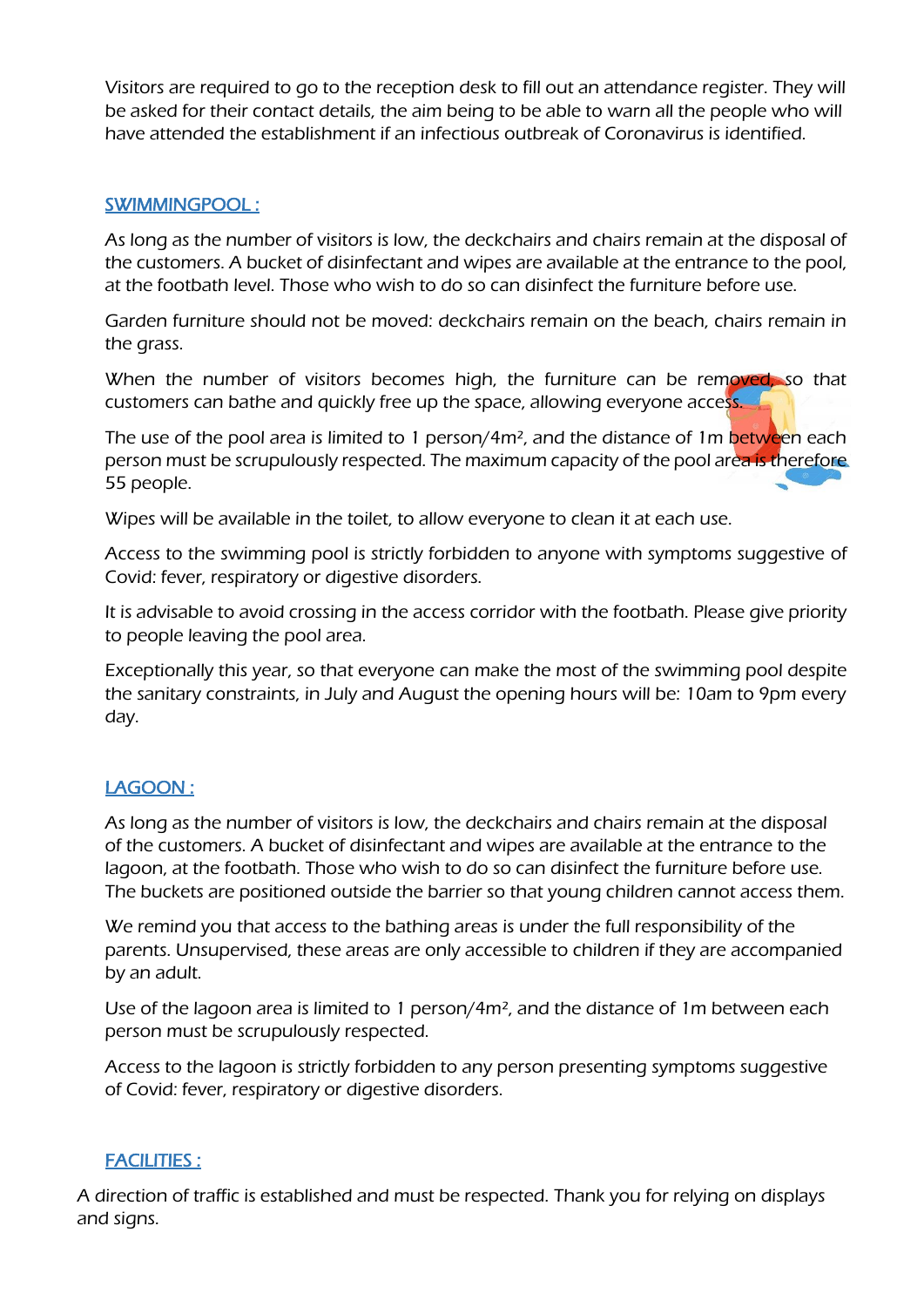The social distancing imposes the condemnation of every second washbasin on the central island as well as for the washing-up bins. Plexiglass protections will be installed to allow the use of all the equipment.

A bucket of disinfectant and wipes are available. Those who wish to do so can disinfect the elements before use. They are placed high up, so that they are not accessible to children. Each wipe used must be placed in the bucket provided for this purpose. The wipes are machine washed at 90° before being put back into use.

The sanitary facilities are cleaned and disinfected:

- Once a day if attendance is <50%.

- Twice a day if attendance is >50%.

Access to the sanitary facilities is prohibited during the cleaning of the sanitary facilities.

In case of rush, please wait outside the sanitary block, respecting the floor markings and safety distances.

The "doors" of the dustbins are removed to avoid touching them.

#### MOBILE-HOMES :

A rest period of 6 hours between 2 clients must be respected. This slightly modifies the arrival and departure modalities:

- The handing over of the keys will only be possible from 3.30 pm. Any early arrival will not be able to be the subject of an early provision.

- The accommodation must be vacated before 9.30 am. The accommodation must be vacated before the handing over of the keys. No overrun of the schedule can be accepted, as this would penalize the next customer.

The accommodation must be left clean, unless the cleaning option has been taken out. A staff of the campsite will systematically disinfect contact surfaces (handles, tables...), sanitary facilities, as well as the air conditioning. The staff will work wearing a mask and gloves in order to preserve the hygiene of the accommodation.

If the option of renting sheets has been taken out, the sheets will be put in the accommodation before the client's arrival. For any change of linen, the client must put his dirty linen in a bag and inform the campsite team, who will come and collect it. The staff must not directly touch the cloths used by the clients. The cleaning of the sheets is carried out by an external company that complies with the standards in force for the treatment of textiles as part of Covid prevention.

The keys will be disinfected between each customer.

The air conditioning will be disinfected and the filters washed between each rental.

The payment of the balance will be encouraged before arrival, to avoid a passage to the reception. Any client who has paid in full for their stay and the deposit before arrival will receive by email the plan, access and wifi codes, and the key to the accommodation will be available in a key box.